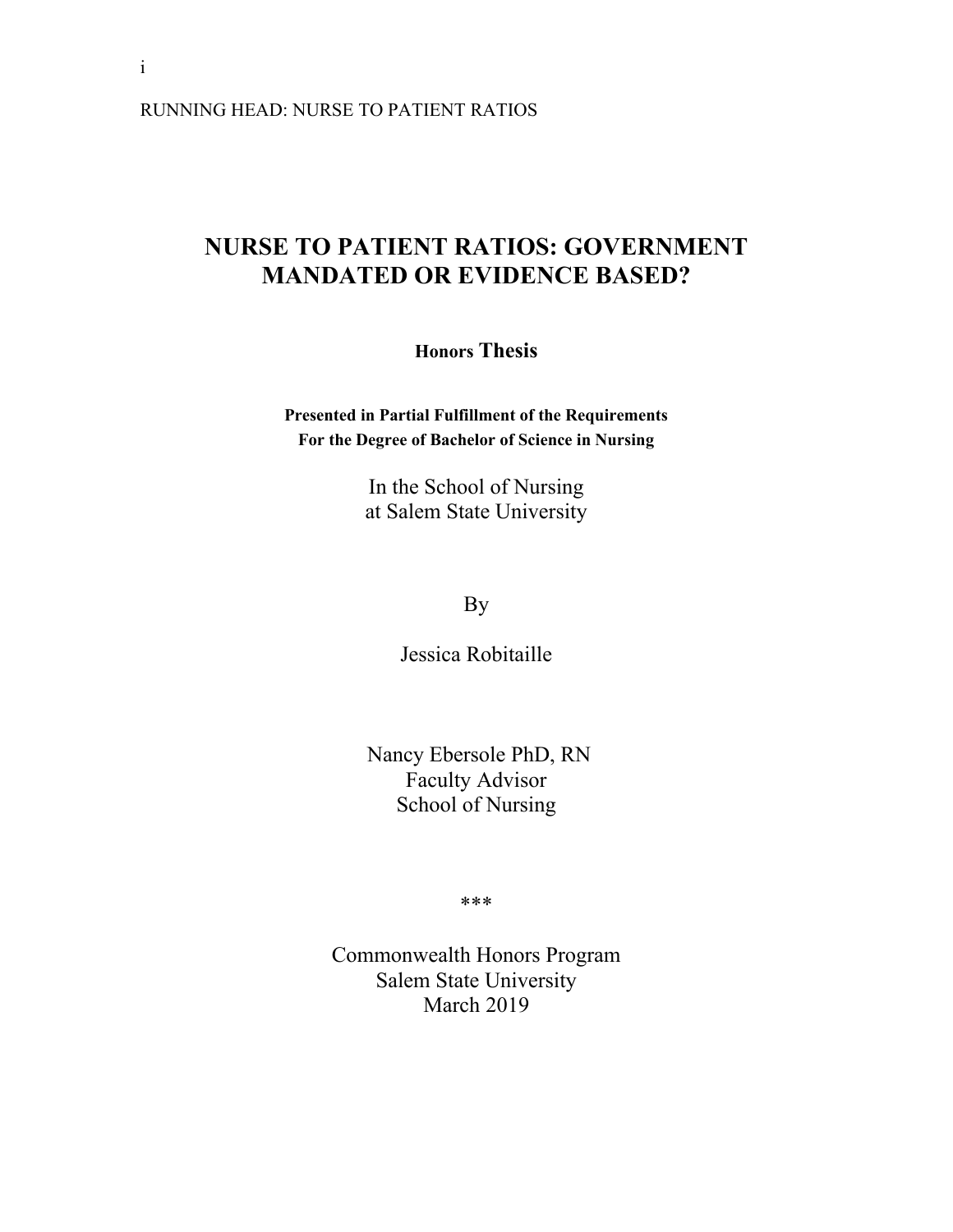#### <span id="page-1-0"></span>**Abstract**

Nurse to patient ratios are currently controversial in health care. The central issue is what is a safe limit to the number of patients for whom an RN is responsible in the acute care setting? Some states require a committee at each facility to determine ratios whereas in other states, the legislature has established what the ratio must be.

A systematic review of the literature was conducted using CINAHL to identify the major factors being used to determine a safe nurse to patient ratio. Criteria for inclusion in this study were (a) published between 2013 and September 2018; (b) peer reviewed; (c) published in English and (d) had at least one nurse as an author. A combination of the following keywords were nurse to patient ratios, safety, patient outcomes and quality of care. Thirteen studies qualified for inclusion in this systematic review.

Five major factors identified as determining nurse to patient ratios are the educational levels of the nursing staff, patient acuity, patient outcomes, cost and the staffing method of the institution based upon cost/budget, nurse to patient ratio or patient acuity. The staffing method chosen is a decision between administrators and the nursing leadership. Cost is more heavily weighted by administrators than by the nursing leadership. These five factors are not constants and the dynamic environment of acute care nursing does not lend itself to staffing that does not consider these factors. Government mandated nurse to patient staffing ratios cannot provide the work environment that provides for the nursing needs of today's patient populations.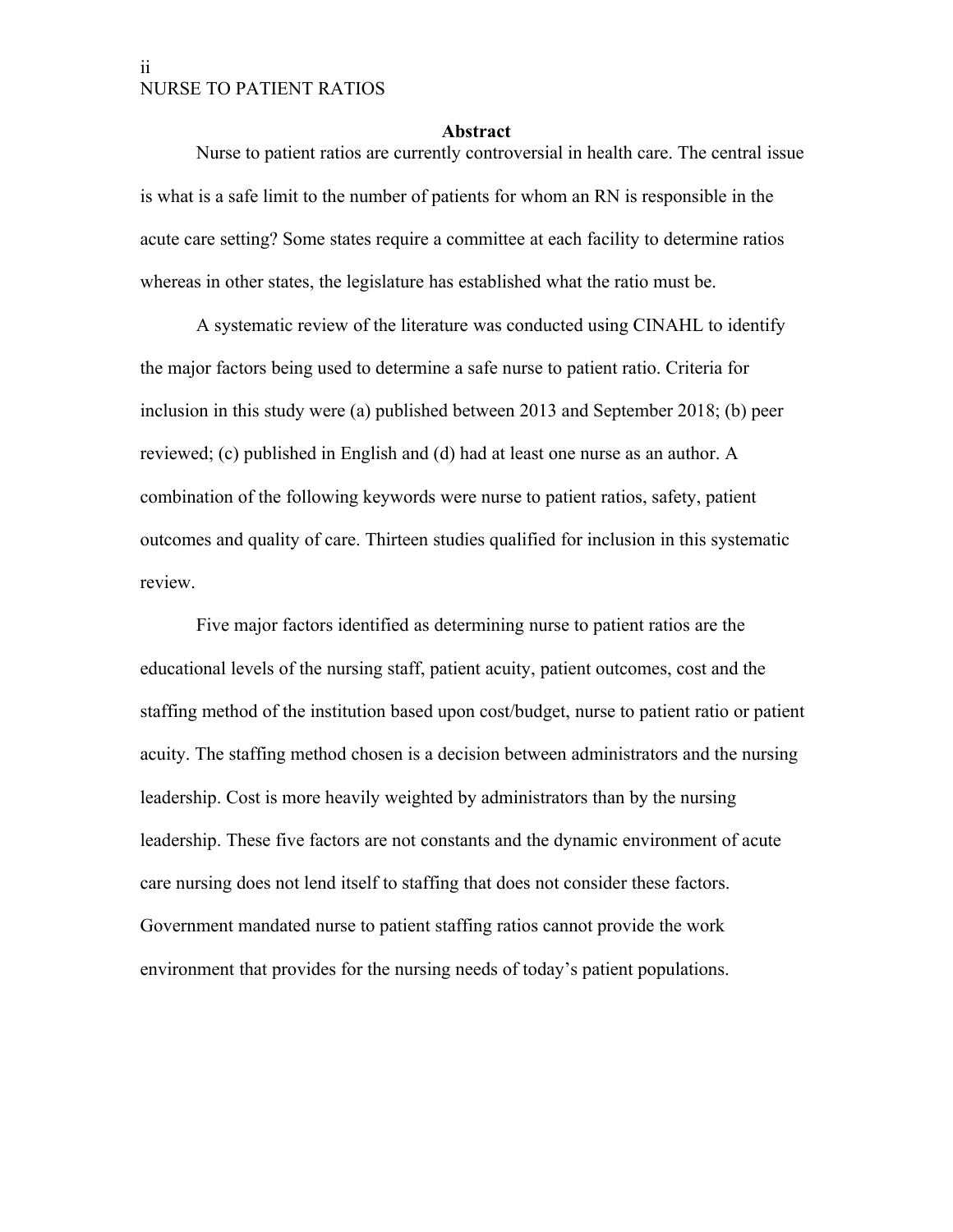### $\overline{\text{iii}}$ NURSE TO PATIENT RATIOS

## **Table of Contents**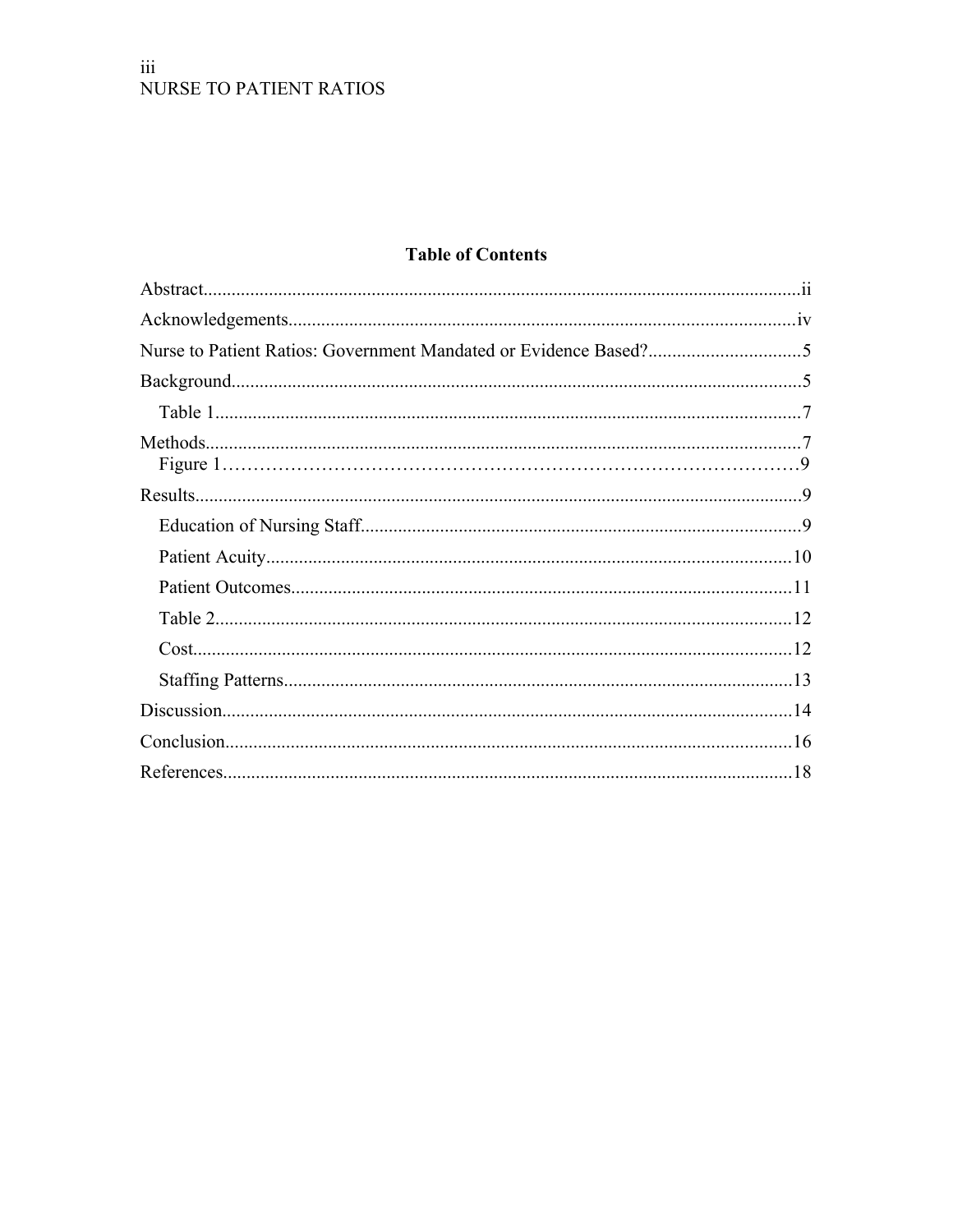### <span id="page-3-0"></span>**Acknowledgements**

I would like to thank my faculty advisor, Nancy Ebersole, for all the help. Her constant support and always being flexible helped to me succeed. I would like to thank Scott Nowka for his help in calming me down and from the beginning of freshman year telling me that I can write a thesis, and not to worry.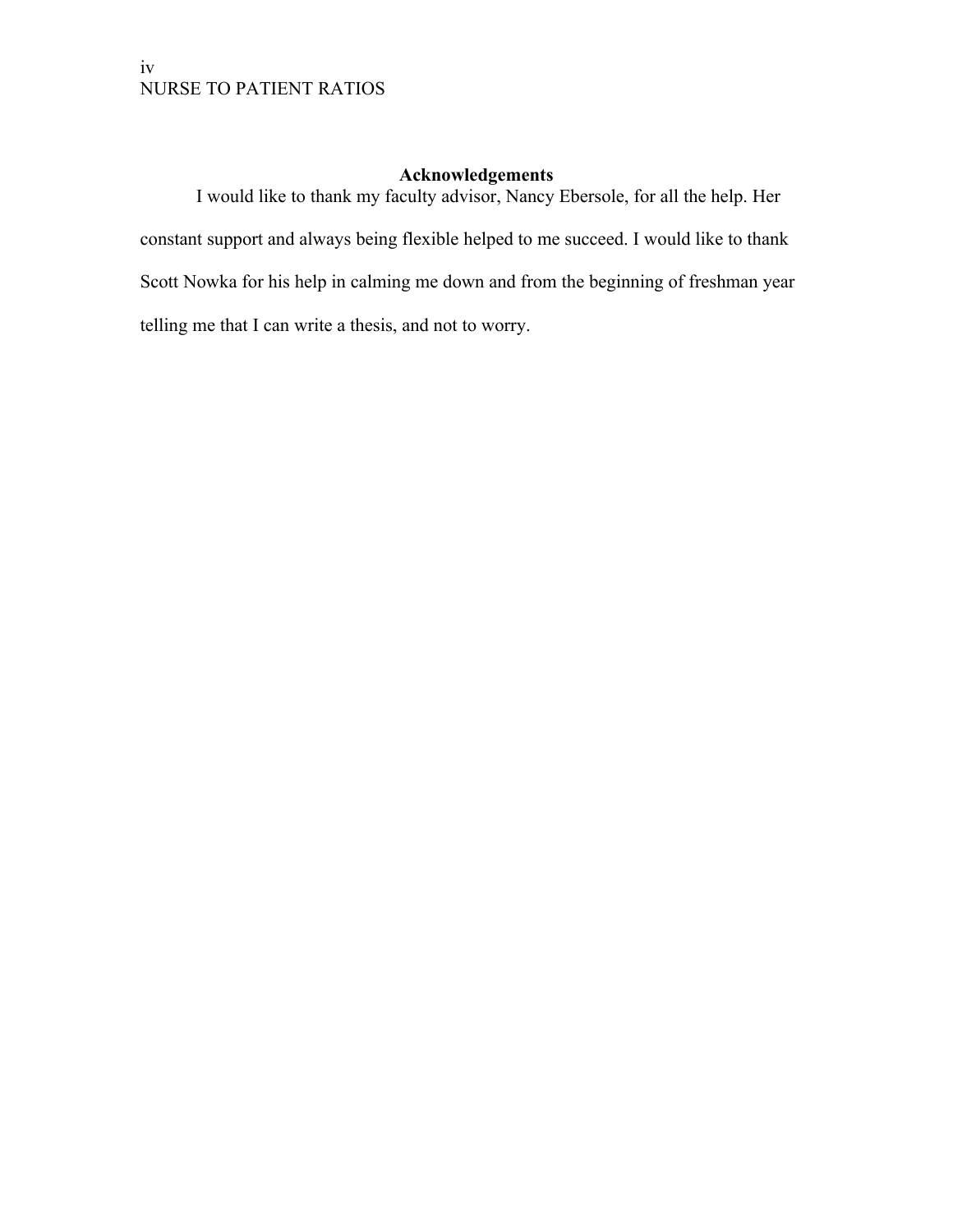#### <span id="page-4-1"></span>**Nurse to Patient Ratios: Government Mandated or Evidence Based?**

Patient ratios, the number of patients a single nurse has per shift, is a recurring topic in nursing. Achieving quality patient outcomes requires a highly educated nurse prepared for the challenges of high acuity patients in a dynamic, acute care setting. Current staffing methods are determined by cost, patient acuity, or predetermined nurse to patient ratios. Each of these staffing methods have their benefits and constraints. Costbudget gives the opportunity for a stronger hospital system and for a sound financial standing. Patient acuity is the matching of skills to patient care needs and must be determined throughout a hospitalization. Nurse to patient ratios are to cap the number of patients assigned to the RN to ensure the work can be completed regardless of patient acuity.

There has always been a question of what a safe nurse to patient ratio is. Recently this issue was voted on in the Massachusetts 2018 election. Many states across the nation have already put a policy in place while others are studying what type of polices would best suit the healthcare systems in their state. This systematic literature review will reexamine the current evidence to inform healthcare professionals in the determination of staffing as either government mandated or based upon current evidence.

#### <span id="page-4-0"></span>**Background**

There has never been a consistent way to regulate nurse to patient ratios in the history of nursing. In 2004, nurse to patient ratios were mandated in California (Abir, 2018). California was the first and is the only state to put laws into place regulating nurse ratios. Since then many other states have visited this issue and addressed it in different ways. In 2006 it was shown that increasing nurse staffing does not increase the cost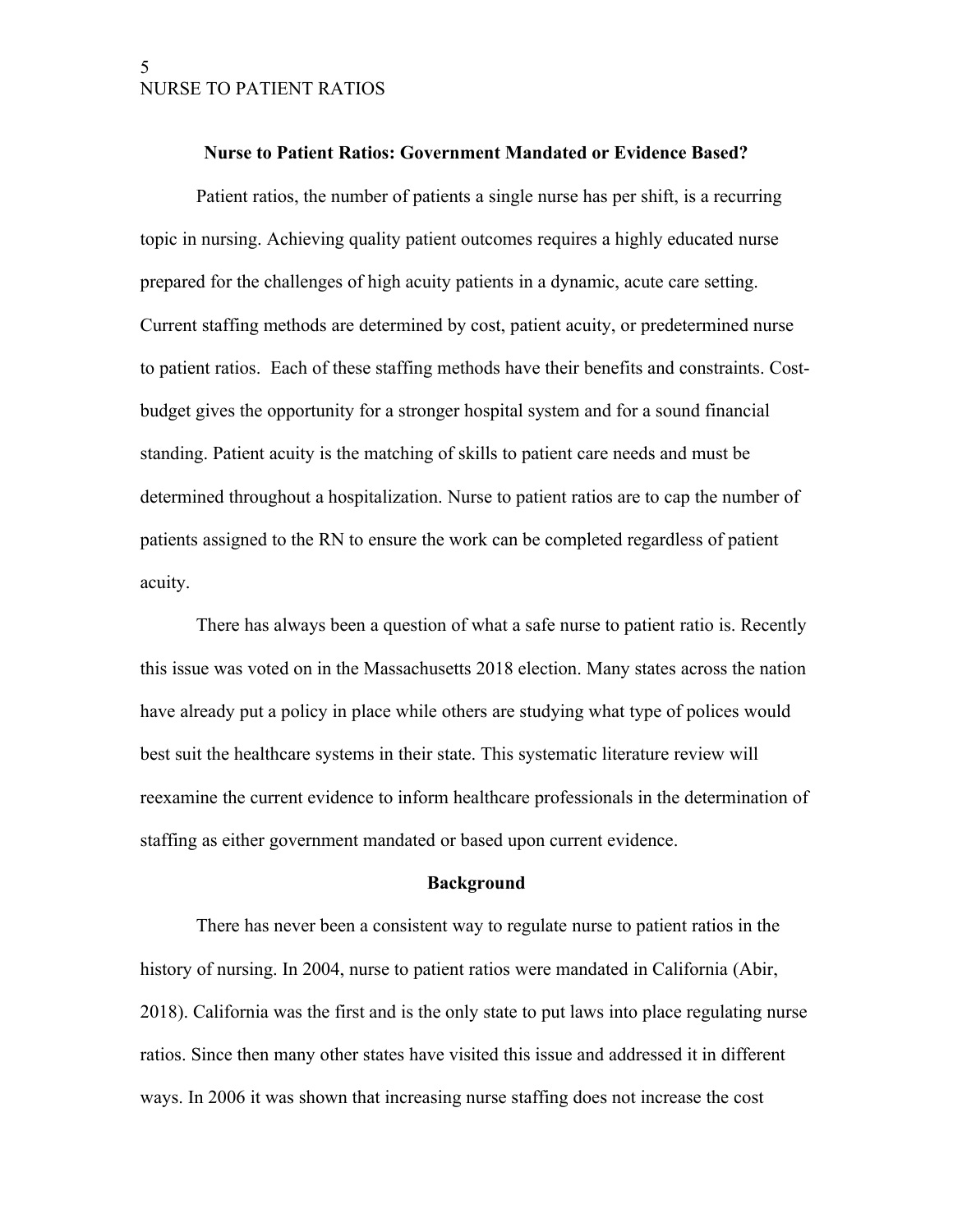(Schoenicker, 2006). The increase in RNs in a hospital pays for itself through higher quality patient care and lives saved. This decreases the out of pocket money spent by hospitals (Schoenecker, 2006).

This phenomenon is still evident today in support of nurse to patient ratios. The limiting of the number of patients a nurse has provides for patients to have shorter lengths of stay. This improved quality of care leads to decreased complications. The decrease in complications the patients experience lowers hospital costs. The money saved by the hospitals on direct patient care promotes the fiscal well-being of the hospital.

One of the many issues with nurse to patient ratios is how to regulate them. The criteria that ratios can be based on is very different depending on the hospital or state. Staffing can be based on the number of beds, the census for typical patient care unit, patient acuity, or budget. It is these factors that need to need to be taken into consideration when assigning nurse to patient ratios. This is where the bills being considered by legislators come into play. These bills set different ratios depending on the type of acute care setting. The ratios for each area are different depending upon patient acuity in this setting.

Regulations across the country have different ways for assuring appropriate nurse staffing levels. As shown in Table 1, some states allow for hospitals to have mandatory overtime for nurses, if the staffing level is not met. There are regulations in seven states requiring committees within each hospital to oversee nurse safe staffing. In five states, there is a requirement for hospitals to disclose the staffing process. Only one state has regulation mandating the ratio. Lastly, many states are considering the issue yet a decision has not been made, or any action taken.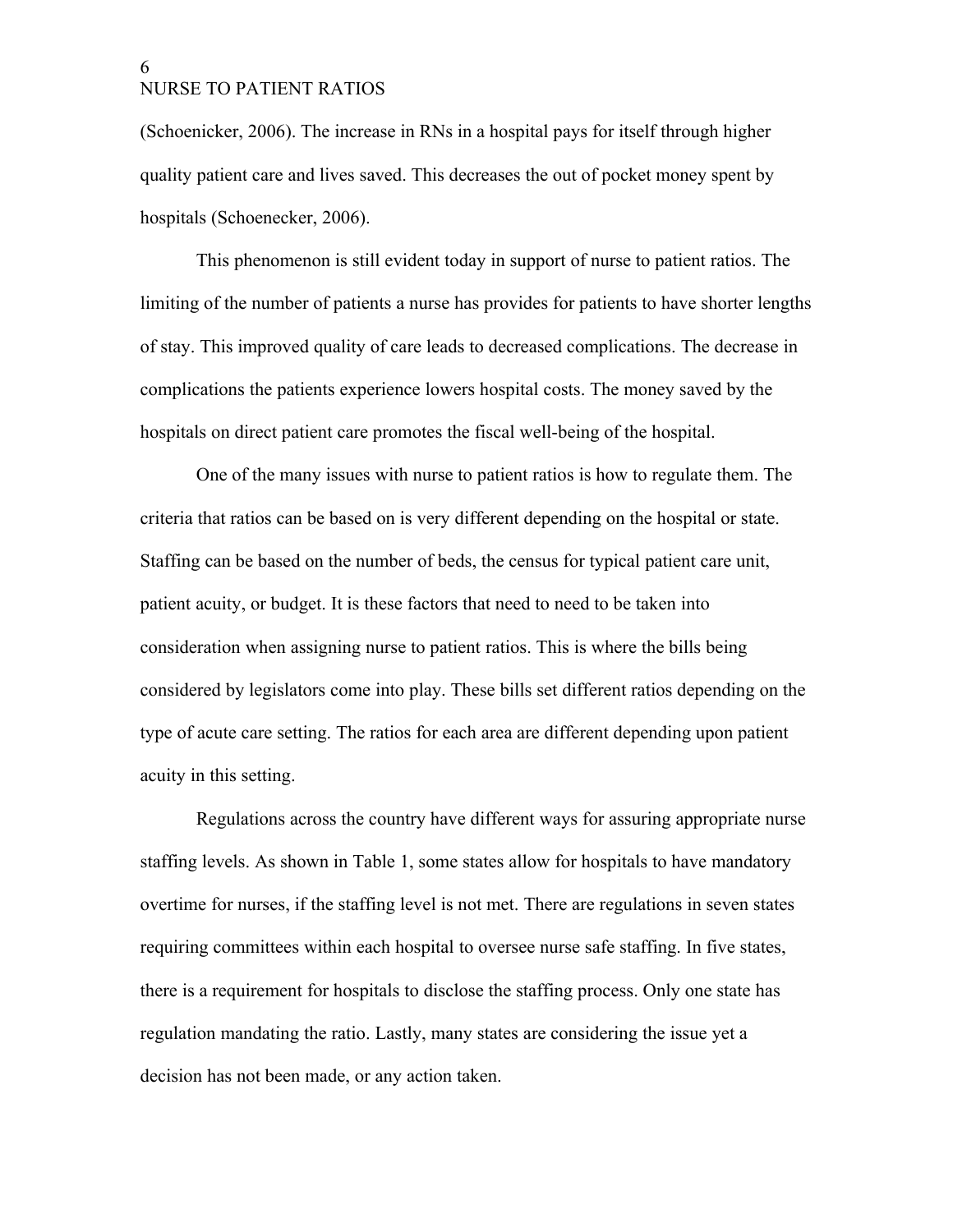### <span id="page-6-1"></span>**Table 1**

Regulation by State

| Regulation                                             | <b>States</b>                       |
|--------------------------------------------------------|-------------------------------------|
|                                                        |                                     |
| Limit the mandatory overtime a nurse can               | AK, CT, IL, MD, MN, NH, NY, OR, PA, |
| have                                                   | RI, TX, WA, WV                      |
| Requires each hospital to have staffing                | CT, IL, NV, OH, OR, TX, WA          |
| committees                                             |                                     |
| Requires public disclosure or reporting                | IL, NJ, NY, RI, VT                  |
|                                                        |                                     |
| Mandates the nursing ratio                             | California                          |
|                                                        |                                     |
| No Regulation                                          | AL, AZ, AR, CO, DE, FL, GA, HI, ID, |
|                                                        | IN, IA, KS, KY, LA, MA, MI, MS, MO, |
|                                                        | MT, NE, NM, ND, OH, OK, SC, SD, TN, |
|                                                        | UT, VA, WV, WI, WY                  |
| $(11.011)$ $(11.011)$ $(11.011)$ $(11.011)$ $(11.011)$ |                                     |

(Mensik, 2014), (Nickitas, 2014), (Seratts, 2013)

Another way nurse staffing is determined is with the use of a staffing model. These models are called primary, team, modular and functional. The provision of nursing care in a hospital can be primary (one nurse is designated as being primarily responsible for the plan of care for a patient) or team (multiple nurses work together to achieve the outcomes for multiple patients). A third model for patient care delivery is modular, which divides the patient care unit into sections which are covered by a group of nurses. Lastly, there is the functional model of patient care which focuses on the skills set a nurse has. The nurse is responsible to perform that skill on all the patients. Each model of staffing requires a different ration of nurses to patients.

### <span id="page-6-0"></span>**Methods**

A systematic review of the literature was conducted to find articles showing the benefits of nurse to patient ratios. A systematic review of the literature informs healthcare professionals about patient safety and patient outcomes. The database used was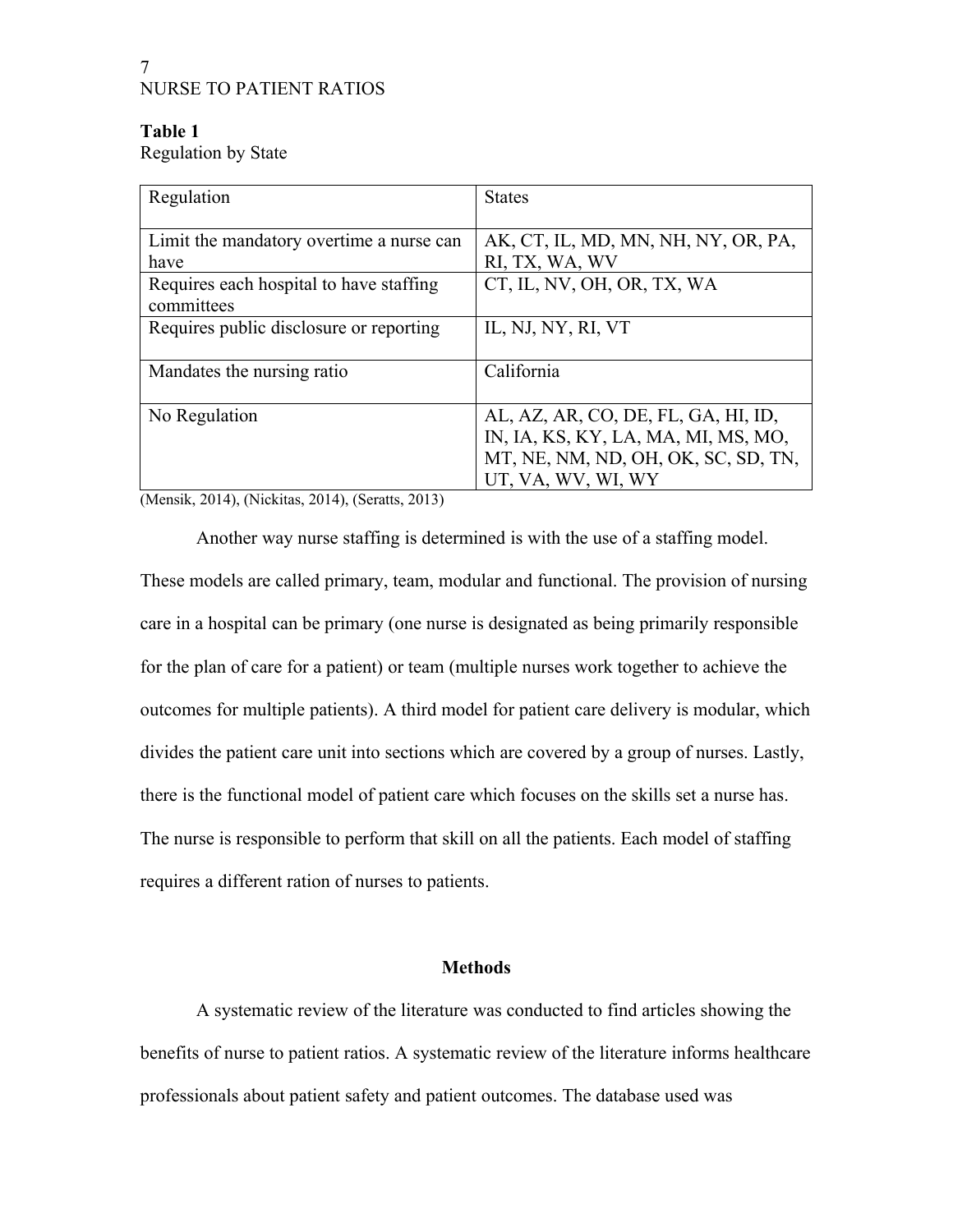Cumulative Index of Nursing and Allied Health Literature (CINHAL) Plus with Full Text. Multiple searches were conducted using Boolean terms and the limiters of nursing, published date, peer-reviewed, English language, full text, and at least one nurse as an author. The dates of January 2013 to September 2018 were used to limit the scope of articles to those that are the most current to the issue. The search was limited to peer reviewed academic articles, to ensure the authors were qualified to speak to the issue as well as provide data to support the findings. Full text articles written in English ensured there was not any information lost when the authors' works were translated from the original manuscript. The criteria for having a nurse within the team of authors ensured the nursing perspective was provided directly rather than inferred by authors who are not licensed to practice nursing. The first phrase used was "nurse to patient ratios and safety" in order to see if different ratios had better safety results. "Nurse to patient ratios and patient outcomes" was used next to see if different ratios had an effect on patient outcomes. To identify articles, which directly addressed staffing issues, the next phrase used was "nurse to patient ratios and staffing." Lastly, "nurse to patient ratio and quality of care" was run to view studies on how ratios effect the level of care that patients received. Figure 1 shows the process used to identify the studies used for the systematic review of the literature.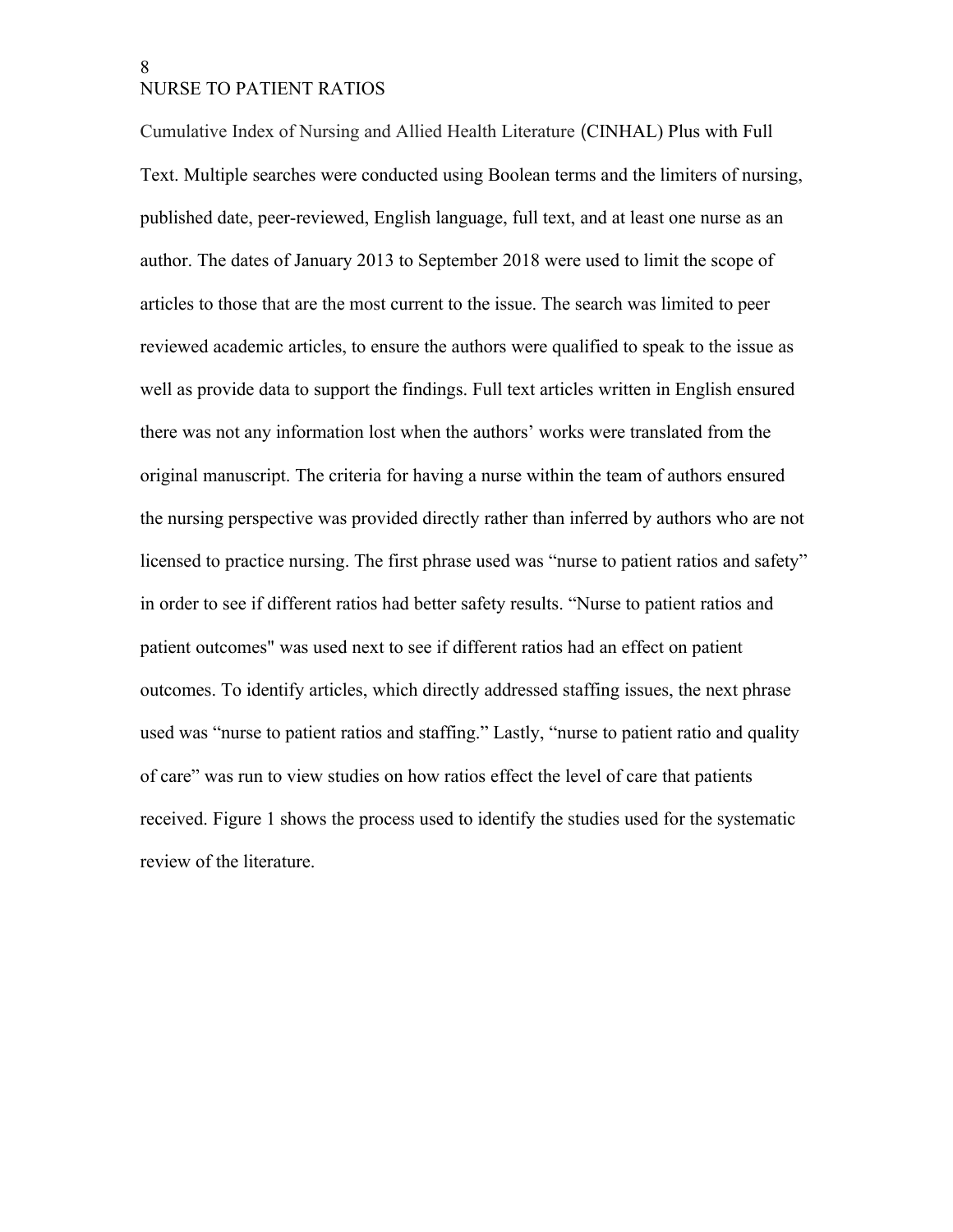Figure 1. Process to identify studies for review.



<span id="page-8-1"></span>Sixteen articles identified five areas which have the greatest impact in identifying safe staffing patterns. The areas are the level of education of the nursing staff, the acuity of the patients receiving care, the patient outcomes which must be achieved, the institution's fiscal ability to provide nursing care by RNs, and finally, the staffing methods used to determine the nurse to patient ratio in patient care areas.

### <span id="page-8-0"></span>**Education of Nursing Staff**

The educational background of nurses is a major factor in nursing ratios. Nurses can have different levels of education which prepare them to practice as either a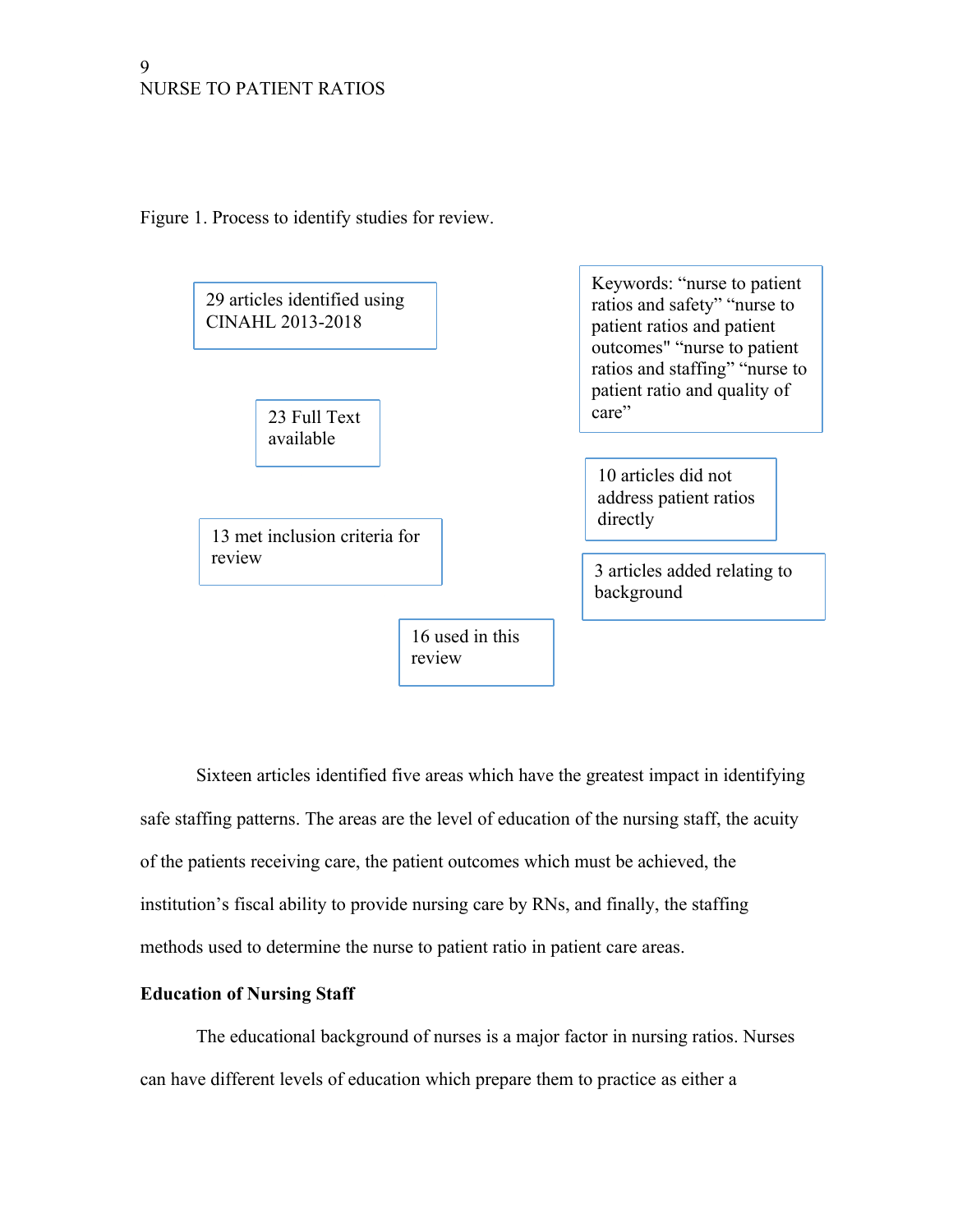registered nurse or as a licensed practical nurse. Educational preparation for the RN license can be in the form of either a two-year associate degree program or a four-year baccalaureate program. Nurses with a two-year associate ADN do not have the same critical thinking skills as a four-year bachelors-prepared RN. The education level of a nurse affects staffing because the nurse may be limited by the skills they can perform (Massachusetts Board of Registration in Nursing, 2019, Difference between LPN and RN - Why and how Licensed Practical Nurse differs from Registered Nurse? 2017).

Registered nurses with a bachelor's degree are licensed to manage patient care and provide this care required according to their state license and the policies of their institution. Nurses that received a master's, doctorate, or certification in specialty areas have a greater scope of practice in addition to the RN license. Licensed practical nurses are restricted from performing as an RN. Restrictions can vary by state. Massachusetts has the restrictions of (a) cannot identify a nursing diagnosis; (b) cannot start or push IV medications; (c) cannot take telephone orders; (d) cannot do an initial nursing assessment; and (e) cannot do initial teaching to a patient ("Difference Between LPN and RN", 2017).

Patient care areas that have nurses practicing with different licenses need to take these into consideration when assigning patients. If nurses are given patients that require them to complete skills that they are not legally allowed to do, then they have to ask for help from a nurse with the proper license. The interruption from asking for help causes an increase in workload to the higher-level nurse. A higher-level educated nurse on the same floor may have the same number of patients but has to help the lower level nurses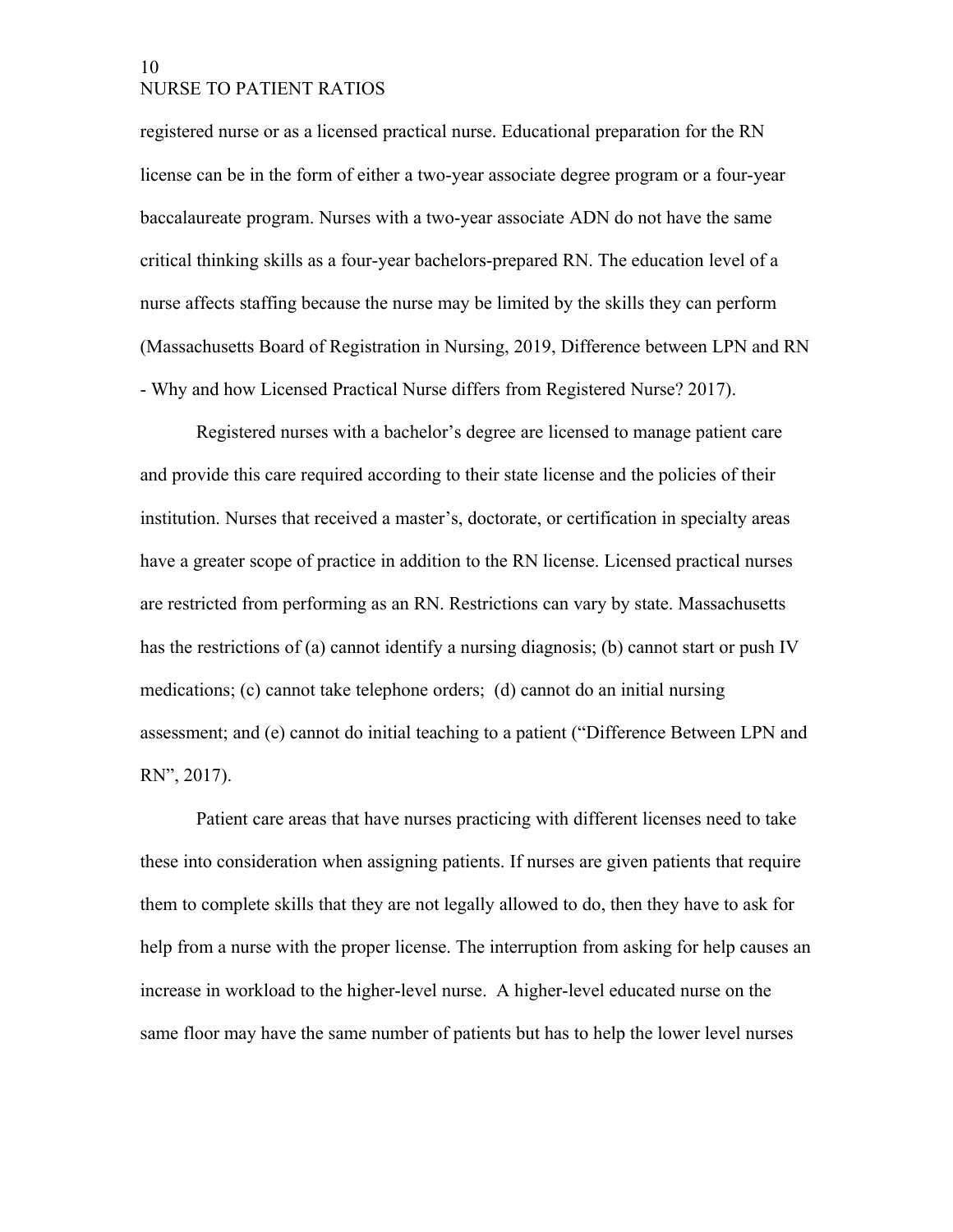complete the skills they are not allowed to complete. The additional workload for highlevel nurses causes uneven workloads amongst the floors.

### <span id="page-10-1"></span>**Patient Acuity**

Patient acuity refers to the complexity of care a patient requires; the more acute a patient is, the more complex needs a patient requires. The level of acuity effects the number of assessments, amount and times of medication delivery, the number of dressing changes, the ability to perform activities of daily living, and the amount of time a nurse has to spend with that patient per shift. Each patient added to a nurse's workload, slows the medication administration to each patient significantly (Johansen et al, 2015). Patient acuity affects nursing ratios because of the effect on the number of patients a nurse can safely care for. A nurse may only have two patients compared to another nurse's five. But those two patients level of illness requires the nurse to spend the same amount of time with them as they would with five. When the level of acuity is not accounted for in a workload, workloads become uneven. Nurses receiving the uneven workloads may find it difficult to complete all tasks required to be done each shift. Nurses who have difficulty completing all of these complex tasks are more likely to make mistakes.

### <span id="page-10-0"></span>**Patient Outcomes**

Patient outcomes are greatly affected by nurse to patient ratios. Outcome*s* refers to patient being cured, patient surviving, or likelihood of a patient not being readmitted for the same disease process (Furillo, 2014). The work done by Furillo and Brennan (2013) shows the relationship between nurse staffing and patient outcomes. When nurses have lower patient ratios, those patients have better outcomes.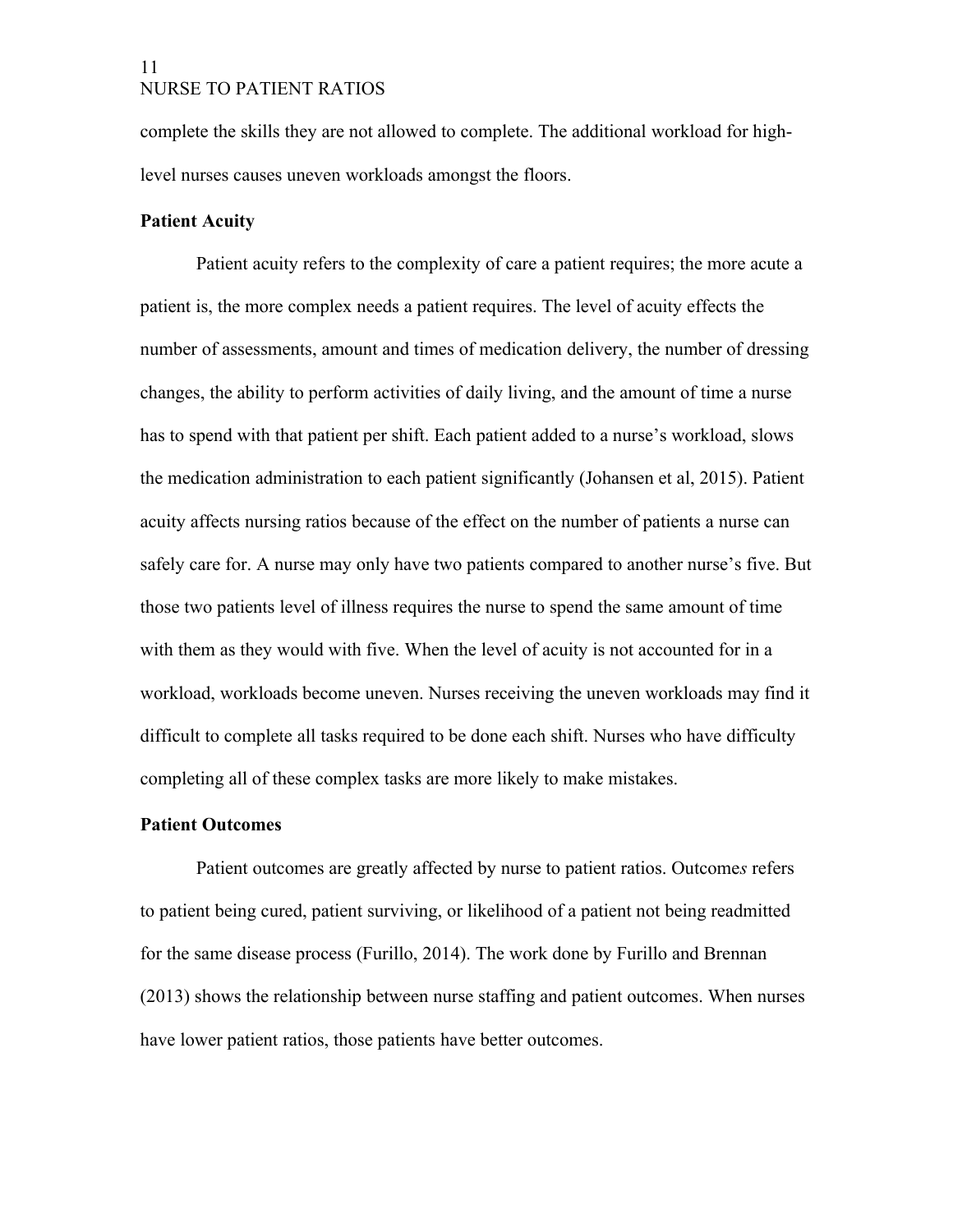According to Brennan (2013), the addition of a specialist nurse decreases the length of a patients stay. It was stated that the addition of one ICU nurse decreases the mortality rate of patients in the ICU. Additionally, the minimum patient to nurse ratios mandated in California resulted in more hours of care per patient by the nurse. Johansen (2015) found that the addition of one patient to a single nurse's workload slowed down the rate of medication administration to all patients significantly. This means patients received more one-on-one time with their nurse, resulting in better care. The better care the patients received resulted in the patients leaving the hospital faster, healing better, and having fewer complications. The effect on patient's outcomes can be seen in Table 2.

### <span id="page-11-0"></span>**Table 2**

#### **Effects on Patient Outcomes**

| Change to the patient assignment                    | Effect                                                                                                                                                                                                                                     |  |
|-----------------------------------------------------|--------------------------------------------------------------------------------------------------------------------------------------------------------------------------------------------------------------------------------------------|--|
| Addition of one surgical patient                    | Hospital mortality and failure to rescue                                                                                                                                                                                                   |  |
|                                                     | increased by 7%                                                                                                                                                                                                                            |  |
| Reduction of assignment by one patient              | 30-day inpatient mortality reduced by 9%                                                                                                                                                                                                   |  |
| Addition of one nurse to a patient care<br>unit     | Failure to rescue reduced by 10%<br>$\bullet$<br>ICU patients' deaths reduced by<br>9%<br>Number of surgical patients deaths<br>$\bullet$<br>reduced by 16%<br>Number of medical patients deaths<br>$\bullet$<br>reduced by 6%             |  |
| Addition of one nurse to the Intensive<br>Care Unit | Incidence of hospital acquired<br>pneumonia reduced by 30%<br>Incidence of unexplained<br>extubation reduced by 51%<br>Incidence of respiratory failure<br>$\bullet$<br>reduced by 60%<br>Incidence of cardiac arrest reduced<br>by $28\%$ |  |

(Berkow et al, 2104), (Brennan, 2013), (Johansen, 2015)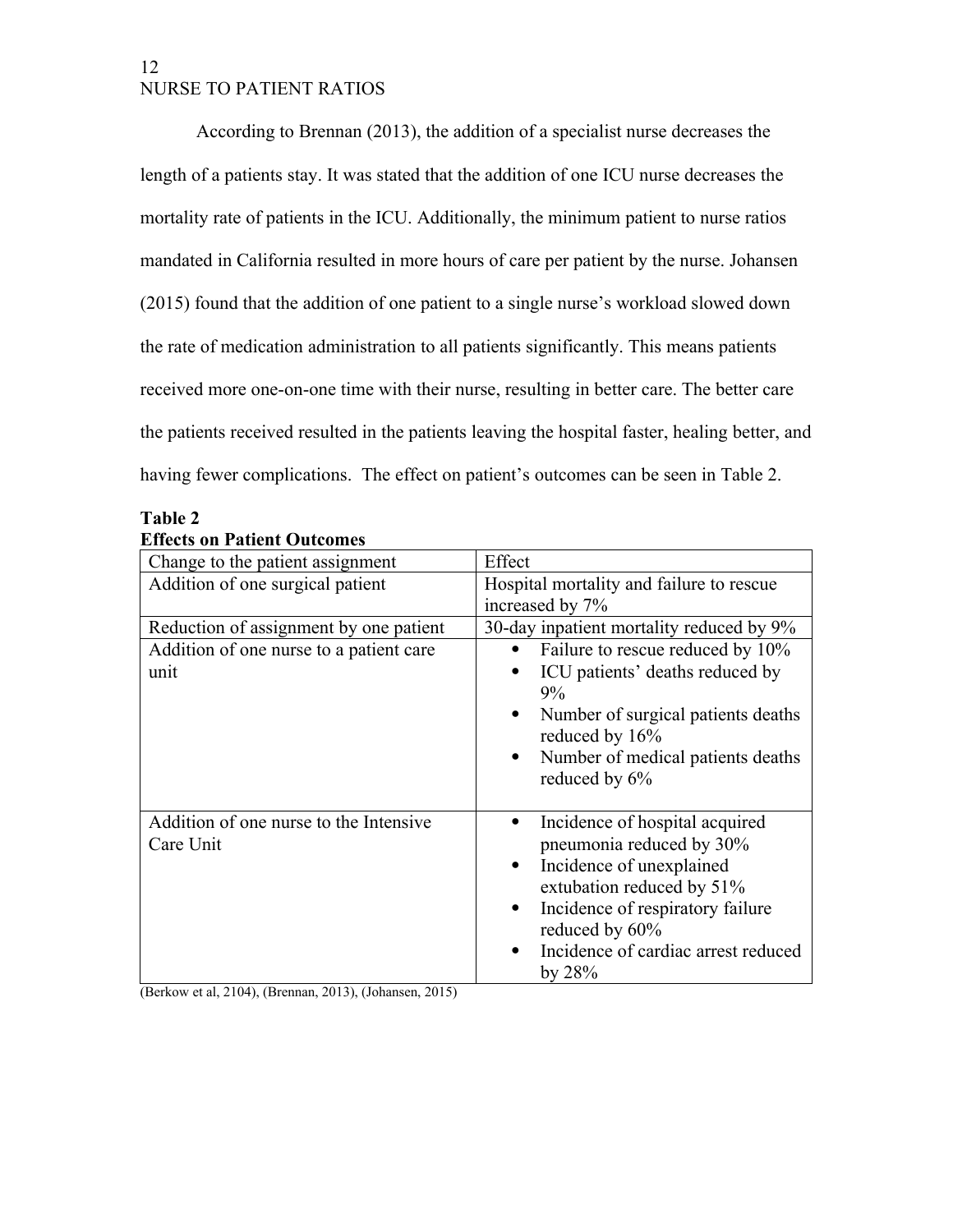#### <span id="page-12-1"></span>**Cost**

Cost is another major factor in deciding nurse to patient ratios. The addition of nurses is believed to increase the cost of healthcare and is a reason being used to oppose the limiting of nurse to patient ratios. The cost of adding more nurses does not increase the cost of healthcare significantly (Kerfoot, 2013). This study shows with every dollar spent to increase nurse staffing there is at least a 75-cent return if not more. The cost of adding a nurse is shown to have at least a return to the hospital of three quarters of the money spent. It is also shown that the spending of the hospital on nurses is balanced out by the significant savings of patients expenses. By increasing nurse staffing, the patient's chance of being readmitted decreases, along with the risk of the patient developing a hospital acquired disease, experiencing a medication error, or having another type of untoward event. Complications experienced during hospitalization may be seen as being the fault on the institution are therefore not covered by insurance. The hospitals are then left to absorb the cost of these expenditures which are being denied by the insurer (Kerfoot, 2013). The adding of extra nurses does not significantly add to the cost of healthcare.

### <span id="page-12-0"></span>**Staffing Patterns**

The staffing of nurses can follow three major patterns. These patterns include budget based, nurse-patient ratio based, and patient acuity based. Staffing refers to "a match of registered nurses expertise with the needs of the recipient of nursing care services in the context of the practice setting and situation. The provision of appropriate nurse staffing is necessary to reach safe, quality outcomes, it is achieved by dynamic, multifaced processes that must take into account of variation."(Mensik, 2014)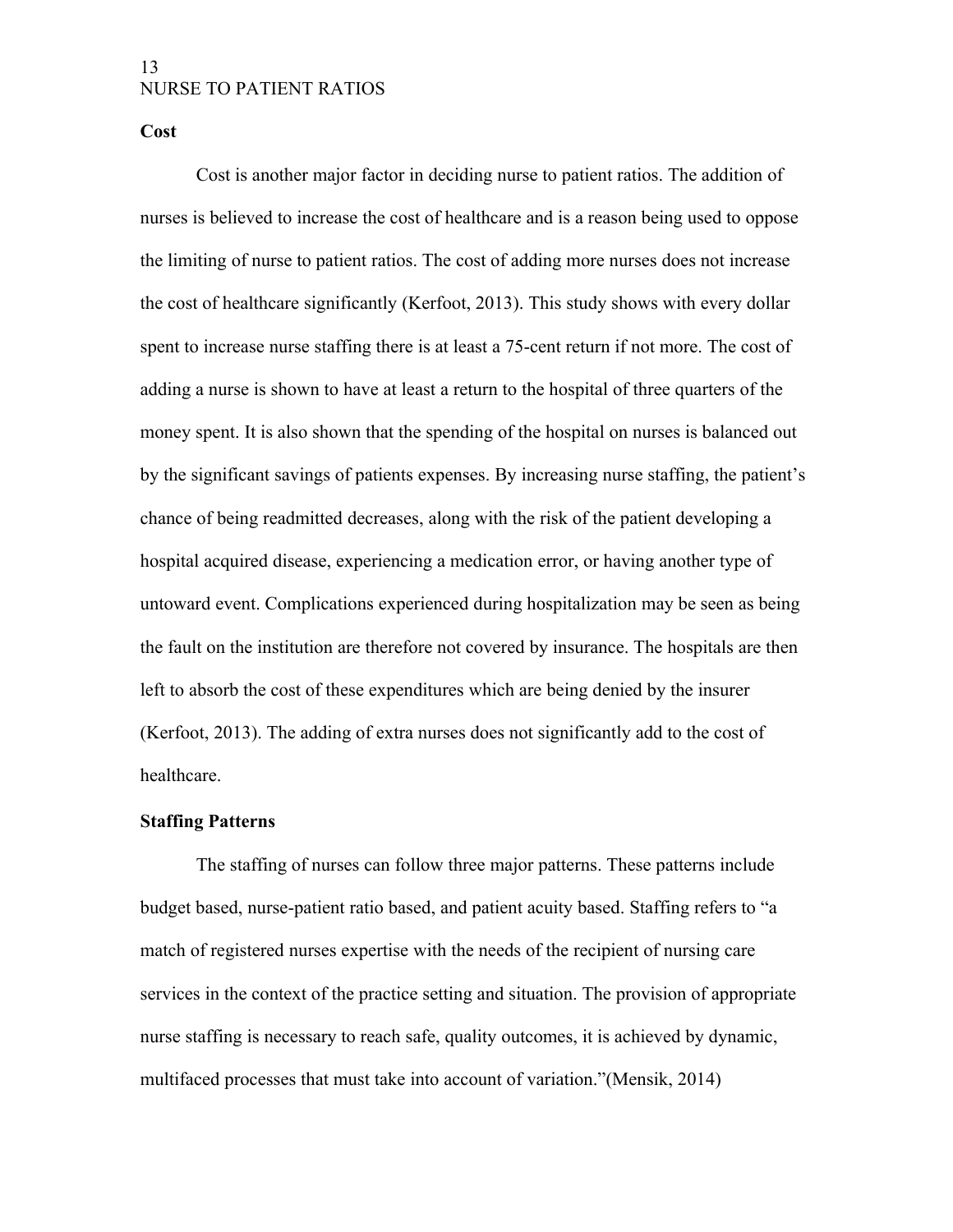A budget-based staffing pattern looks at the number of nursing hours per patient day (HPPD) or nursing hours divided by the total number of patient days. A total patient day refers to the average number of patients for a 24-hour period on a floor. Nursing hours refers to the number of hours worked by all nurses on the floors (Mensik, 2014).

Staffing by using a floor-based pattern using set ratios refers to basing the staffing on the number of patients on a unit. The nurse is assigned the same number of patients to divide the unit evenly. This model can cause a unit to stop admitting patients because all of the nurses have their maximum number of patients already. (Mensik, 2014).

Staffing by patient acuity considers the level of care each patient requires from the nurse. This should take into account the scope of nursing; medication administration, assessment, dressing changes, education, planning/implementing/evaluation nursing plans, and, and the time needed to maintain standards of practice. This model gives nurses time to perform all tasks within their scope required by each patient they are assigned (Mensik, 2014).

Hospitals may use a combination of these patterns to look at staffing their floors. Many hospitals use the charge nurse or director to take all of these models into consideration to staff their units. A computerized system could improve this task by using predetermined ratios and equations to set staffing (Van Oostveen, 2014). This software takes all of these models into consideration, analyzes the needs of all the patients based upon their diagnosis and assigns the patients and schedules the nurses. This system creates a schedule that is sufficiently staffed and balances out the workload amongst all nurses on the floor.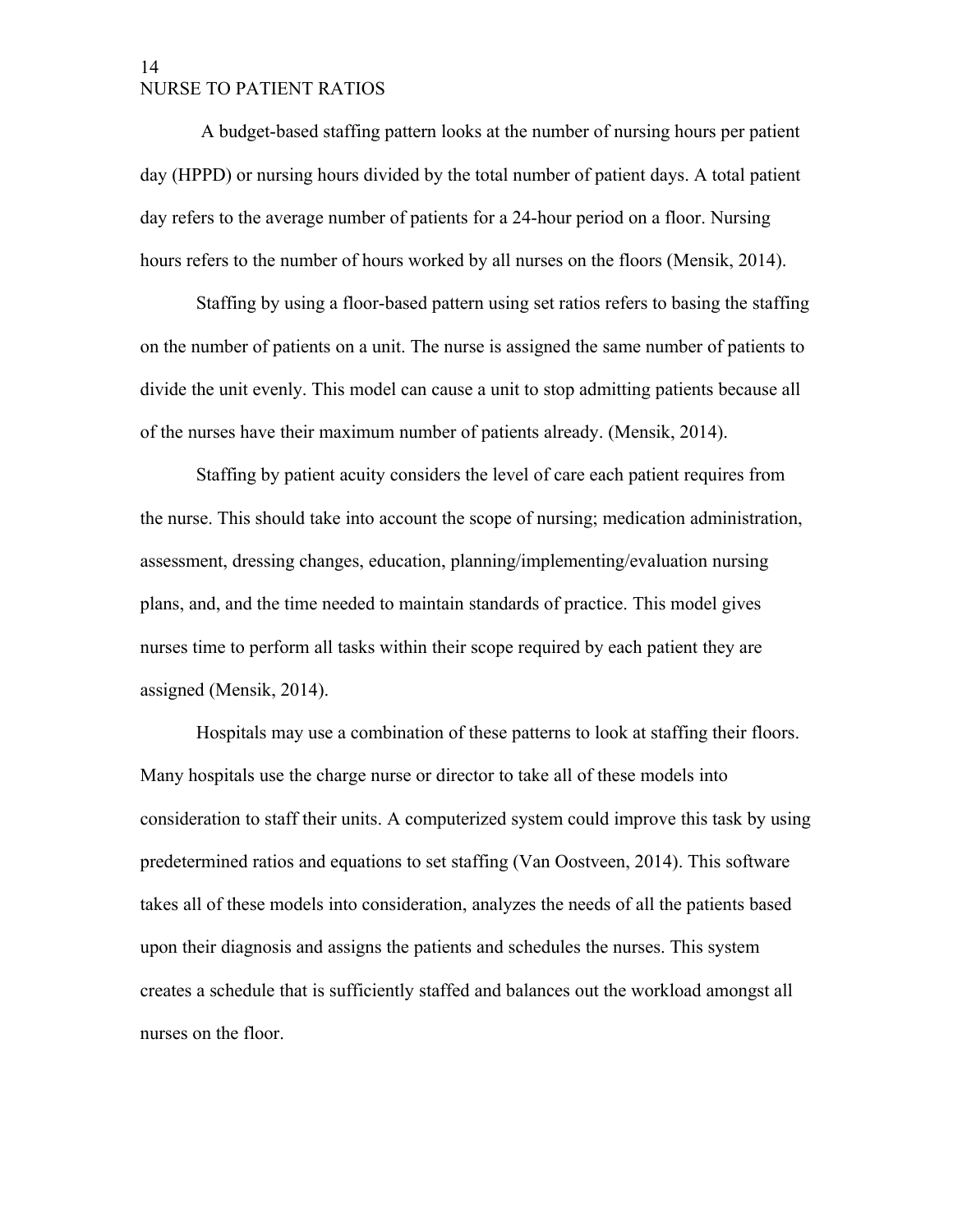#### <span id="page-14-0"></span>Discussion

The determination of nurse to patient ratios requires a multi-faceted approach. This comprehensive review of the literature has identified five major factors that impact a nurse's ability to safely manage the care of the patient and also ensure the best outcomes for the patient.

The education level of nurses has an effect on all the other factors associated with nurse to patient ratios. Nurses with higher educational levels provide the necessary skills to care for patients with higher acuity levels. The critical thinking skills that embody a nurse with a higher educational level leads to patients having better outcomes. These nurses are able to apply their critical thinking in all types of patient situations. The cost of more educated nurses is higher, but it counterbalanced by timely discharges and reduced readmission rates. More highly educated nurses enable more efficient staffing patterns, as the person in charge of staffing does not need to take into account the skills the nurses are licensed for because every nurse can perform higher-level tasks.

Higher acuity patients require more educated nurses to take care of them. These patients require complex care, and the critical thinking skills that come along with more education is necessary. These patients run the risk of having worse outcomes than other patient, which raises the cost to the hospital. These patients require more direct patient care, which can affect the number of patients a nurse should have to provide safe care. The patient care area has to be staffed appropriately for the level of acuity for each of its patients.

Patient outcomes can add to the cost of hospitals when patients experience hospital acquired infections, readmission, and preventable complications These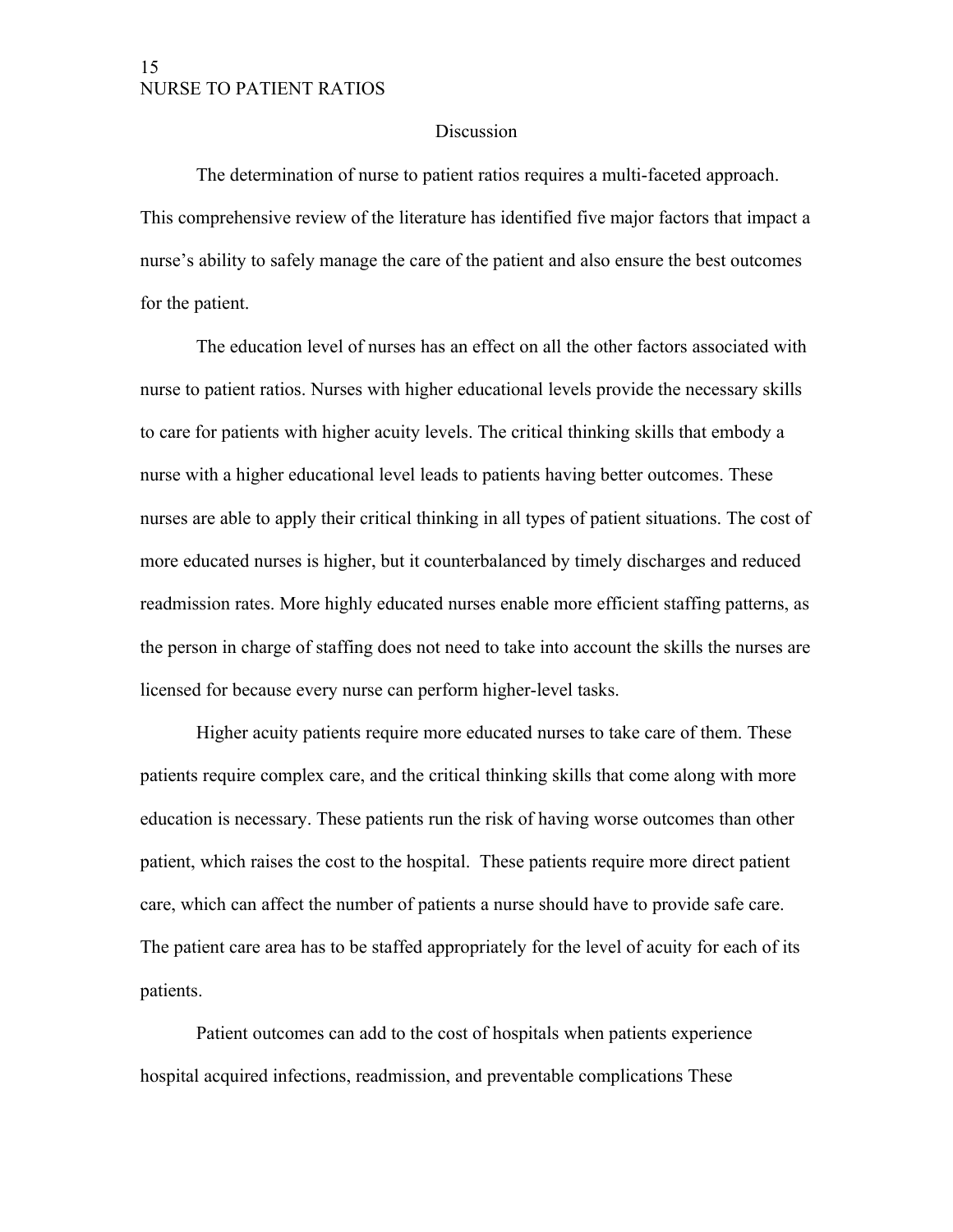experiences can be cut down and improved by staffing with more nurses with critical thinking skills. The patient with a nurse, that has fewer patients, is more likely to recover faster and have fewer complications. The outcome of a patient is also dependent upon the acuity of a patient. Patients with higher acuity can have unpredictable recoveries, which can be affected by the staffing methods used. If the patient with higher acuity is cared for in a patient care area staffed appropriately for their acuity and education level of the nurse, then the patient will have better outcome. Patients with better outcomes save the hospital out of pocket costs not covered by insurance.

Cost is greatly affected by all of these factors. Patients taken care of by nurses in patient care areas staffed with high patient ratios, take longer to achieve better outcomes. Patient care areas staffed with more nurses cost more, but outcomes are achieved more efficiently. The efficiency achieved offsets the cost of adding more nurses, by decreasing added unexpected patient costs to the hospital. Mandated ratios allow for cost prediction, but the complex needs of patients are not taken into consideration.

The determination of staffing must take into account all of these elements when making decisions. All of these factors can impact whether the choice of staffing is safe and effective for patient care. Higher education provides more flexibility in deciding which nurses take which patients. Cost to the institution must be justified by the higher level of care delivered to the patients. Higher acuity patient care areas need to be able to adjust staffing patterns to appropriately take care of their patients.

### <span id="page-15-0"></span>**Conclusion**

The issue of nurse staffing ratios is not consistent across the country. These polices and regulations are working towards making sure patient care areas are staffed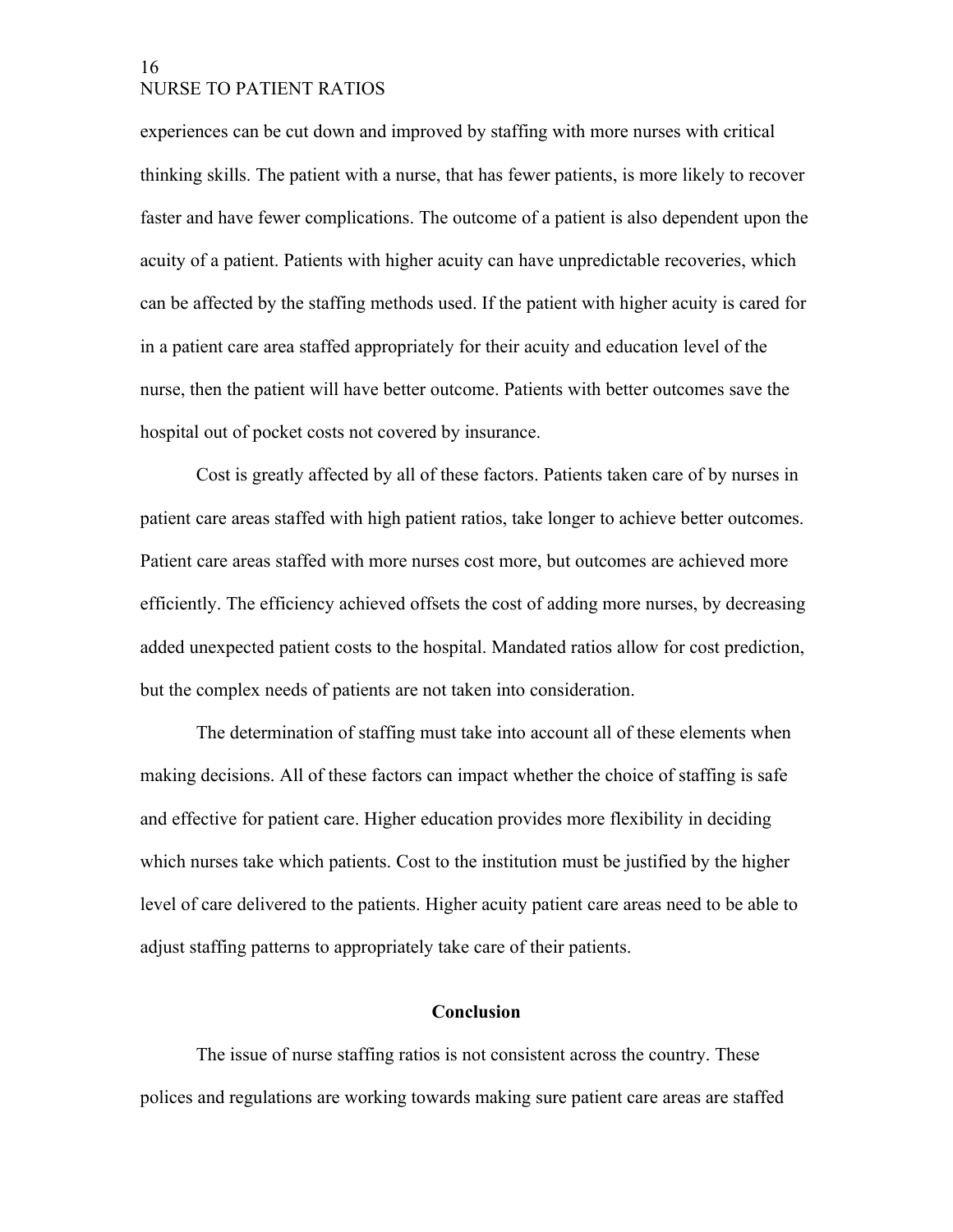adequately to provide safe and competent care to all patients. This review of literature shows that these policies should be in effect at the level of the hospitals. Ultimately, the decision of staffing should be up to each facility, with these facilities being monitored by government standards. The government should not have a direct say in the way a hospital staffs its patient care areas with nurses. There are too many factors within the hospital that have to be taken into account.

 The patient care areas are not the same in all hospitals within one state nor in the country. A one-size fits all regulation imposed at the national or state level would not be effective. Patient care areas are vastly different between rural, suburban, and urban acute care settings. This is the reason that the policies regarding nurse to patient ratios and nurse staffing should be left up to each acute care institution. These policies should be regulated by the government to make sure that acute care settings are implementing them. The policies are necessary to provide safe and effective care for patients in that particular patient care area.

Massachusetts' question on mandated nurse staffing ratios did not go through in 2018. It was a close vote when the total came in. The Massachusetts question was not appropriate because it asked the general public to decide if ratios should be put in place. The general public and the government that make the proposed question, do not have the knowledge to do so. They are not versed in the different factors involved in patient care to determine regulations.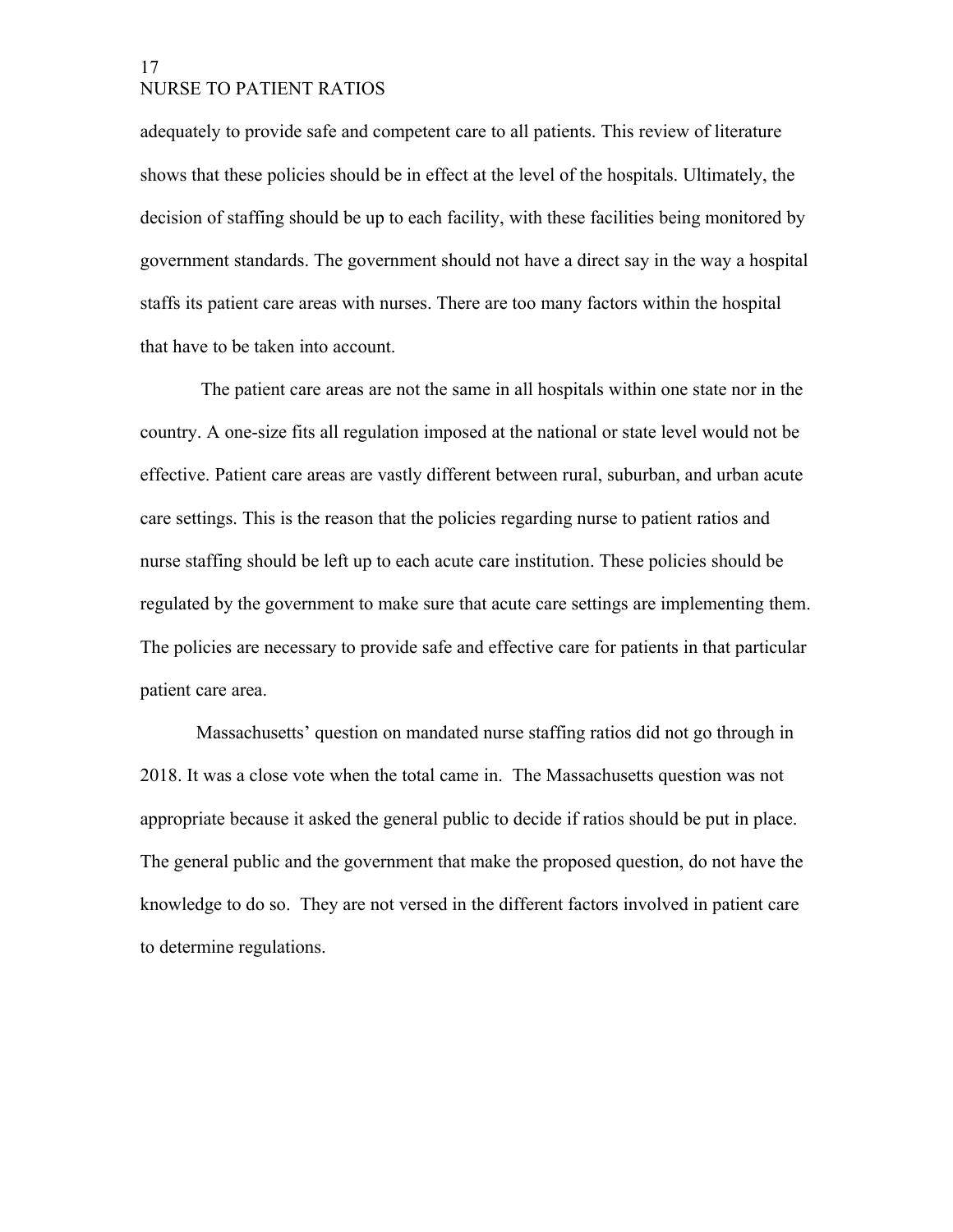#### <span id="page-17-0"></span>**References**

- Abir (2018) On Nurse Staffing Ballot Measure, Massachusetts Voters Should Look To Evidence from California. (n.d.). Retrieved from https://www.healthaffairs.org/do/10.1377/hblog20181101.995891/full/
- Berkow, S., Vonderhaar, K., Stewart, J., Virkstis, K., & Terry, A. (2014). Analyzing staffing trade-offs on acute care hospital units. *Journal of Nursing Administration, 44*(10), 507-516. doi:10.1097/NNA.0000000000000109
- Brennan, C. W., Daly, B. J., & Jones, K. R. (2013). State of the science: The relationship between nurse staffing and patient outcomes. *Western Journal of Nursing Research, 35*(6), 760-794. doi:10.1177/0193945913476577
- Difference Between LPN and RN Why and How Licensed Practical Nurse Differs From Registered Nurse? (2017). Retrieved from [https://www.topnursing.org/difference](https://www.topnursing.org/difference-)between-lpn-and-rn/
- Furillo, J. (2014). Safe staffing as a matter of law. *Journal of the New York State Nurses Association,* , 4-4.
- Johansen, M. L., de Cordova, P. B., Duan, W., Martinez, M. E., & Cimiotti, J. P. (2015). The implications of nurse resources on cardiac care in the emergency department. *Applied Nursing Research*
- Kerfoot, K. M., & Douglas, K. S. (2013). The impact of research on staffing: An interview with linda aiken - part 1. *Nursing Economic\$, 31*(5), 216-253.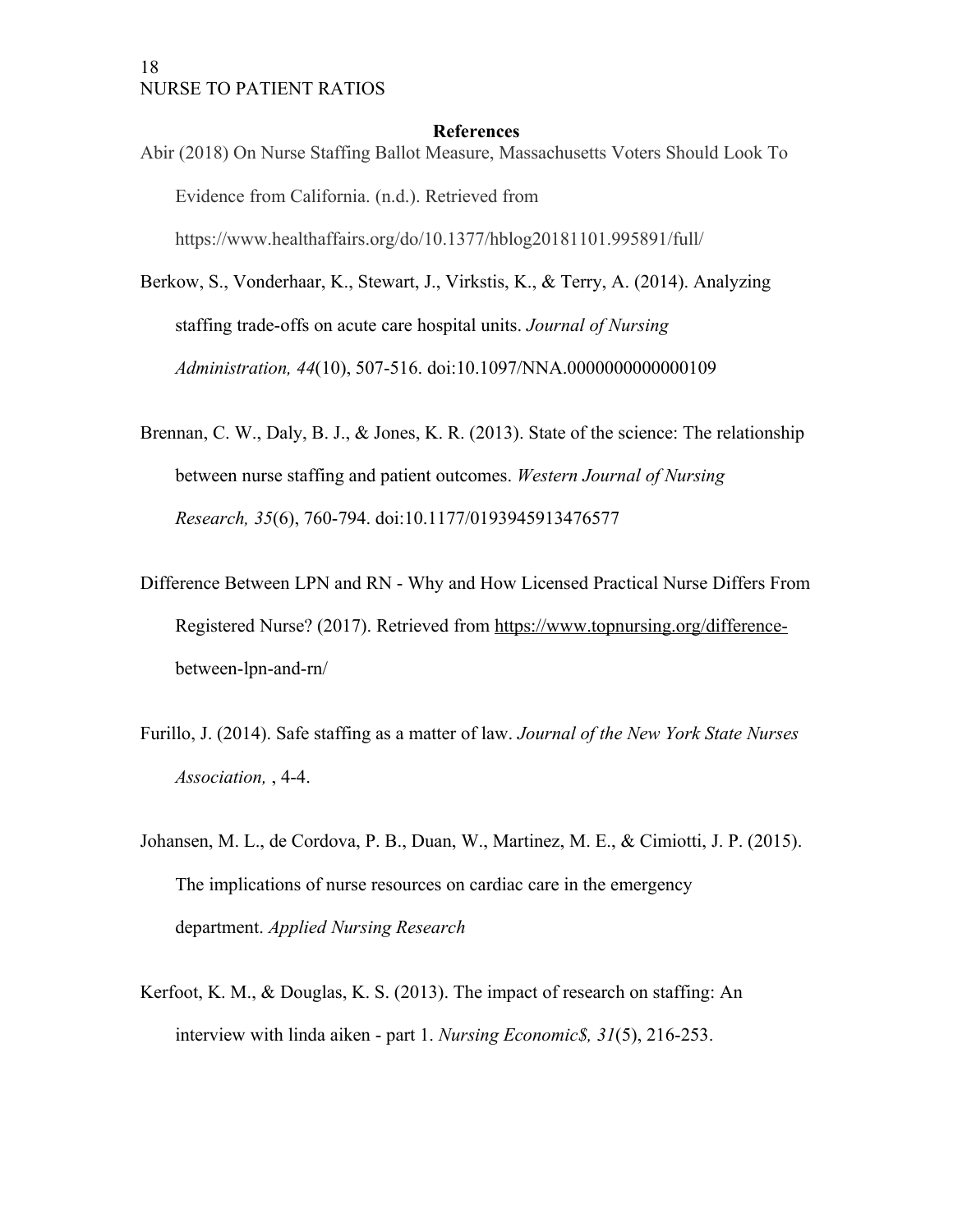- Martin, C. J. (2015). The effects of nurse staffing on quality of care. *MEDSURG Nursing, 24*(2), 4-6.
- Massachusetts Board of Registration in Nursing. (2019). Learn about the nursing scope of practice. Retrieved from: https://www.mass.gov/service-details/learn-about-thenursing-scope-of-practice
- McHugh, M. D., & Ma, C. (2014). Wage, work environment, and staffing: Effects on nurse outcomes. *Policy, Politics & Nursing Practice, 15*(3), 72-80. doi:10.1177/1527154414546868
- Mensik, J. (2014). What every nurse should know about staffing. *American Nurse Today, 9*(2), 1-11.
- Nickitas, D. M. (2014). Investigating in nursing: Good for patients, good for business, and good for the bottom line. *Nursing Economic\$, 32*(2), 54-69.
- Schoenecker, C. (2006). Nurse staffing in hospitals: Is there a business case for quality? *Minnesota Nursing Accent*, *78*(1), 8.
- Serratt, T. (2013). California's nurse-to-patient ratios, part 2. *Journal of Nursing Administration, 43*(10), 549-553. doi:10.1097/NNA.0b013e3182a3e906
- Serratt, T. (2013). California's nurse-to-patient ratios, part 3. *Journal of Nursing Administration, 43*(11), 581-585. doi:10.1097/01.NNA.0000434505.69428.eb